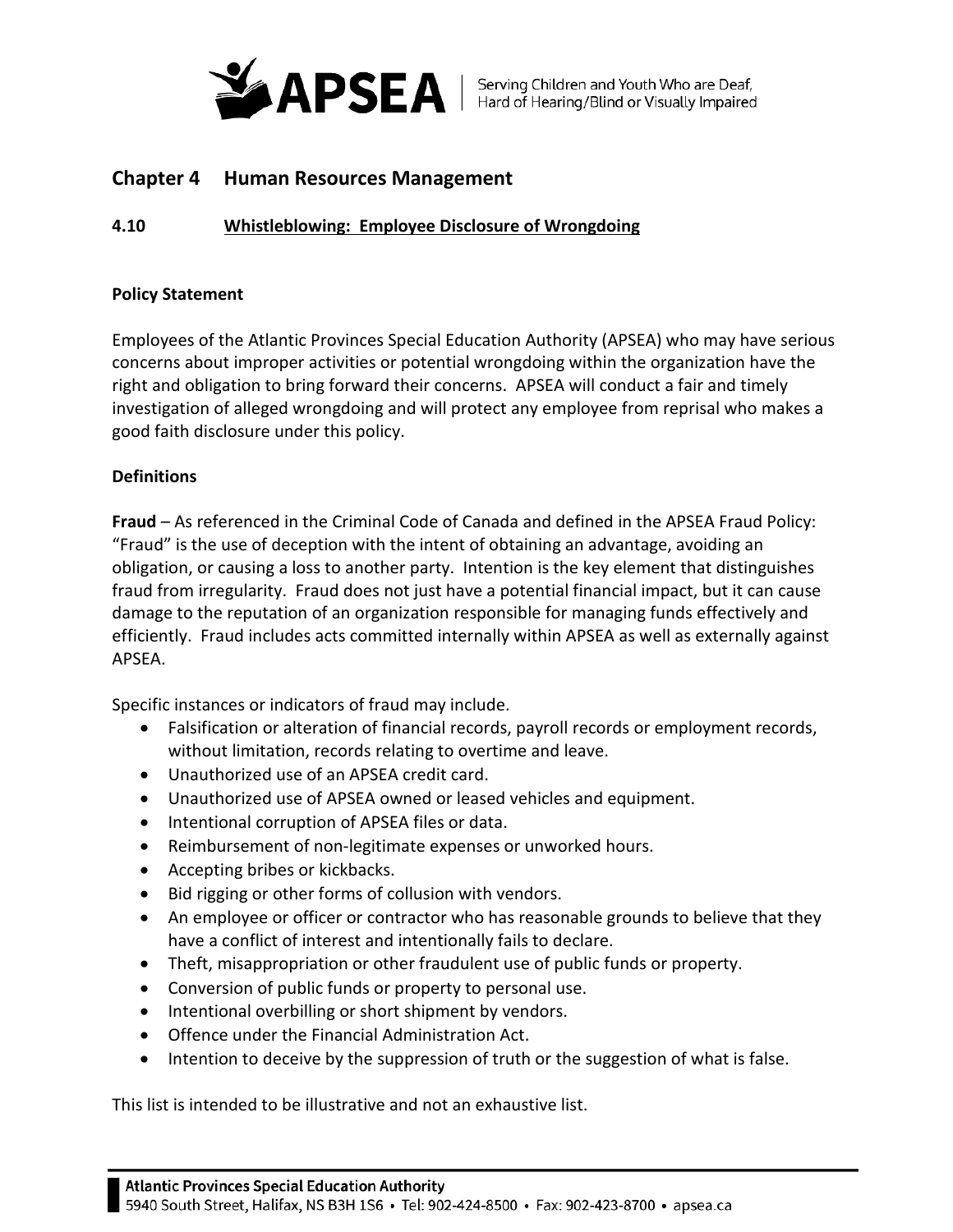**Good Faith** – For the purposes of this policy, "good faith" is evident when a report is made without malice or consideration of personal benefit, and the employee has a reasonable basis to believe that the report is true.

**Investigation** – The systemic and objective examination of the facts relevant to a complaint. An investigation may involve interviewing individuals as well as a review of physical evidence such as documents or emails.

**Reprisal** – Reprisal refers to action taken against an employee for making a report to APSEA in good faith, under this policy. Reprisal actions include:

- a disciplinary measure;
- demotion of the employee;
- termination of the employee;
- any measure that adversely affects the employee or working conditions of the employee; or,
- a threat to take any of the aforementioned measures.

**Wrongdoing** – Wrongdoing includes, but is not limited to:

- conduct that contravenes provincial or federal statutes or regulations;
- deliberate non-compliance with APSEA policies and procedures;
- any act or omission that creates a substantial and specific danger to the life, health or safety of a person or persons;
- knowingly directing or counselling a person to commit a wrongdoing; or
- taking reprisal action against an employee.

For the purposes of this policy, wrongdoing does not include complaints as defined by APSEA's Respectful Workplace Policy. Any employee intending to make a report regarding respectful workplace/harassment matters should refer to that policy.

## **Policy Objectives**

APSEA is committed to upholding the public trust and to ensuring the highest standards of behaviour. APSEA expects all employees, and others performing work on behalf of the organization, to always behave in an ethical and honest manner. Furthermore, APSEA believes that most of its employees are committed to acting professionally, with integrity, and in the best interests of children and youth and their families and the public. Any employee who may be aware of improper activity or wrongdoing is expected to make their concerns known. The purpose of this policy is to define a process which allows for the disclosure of wrongdoing to APSEA.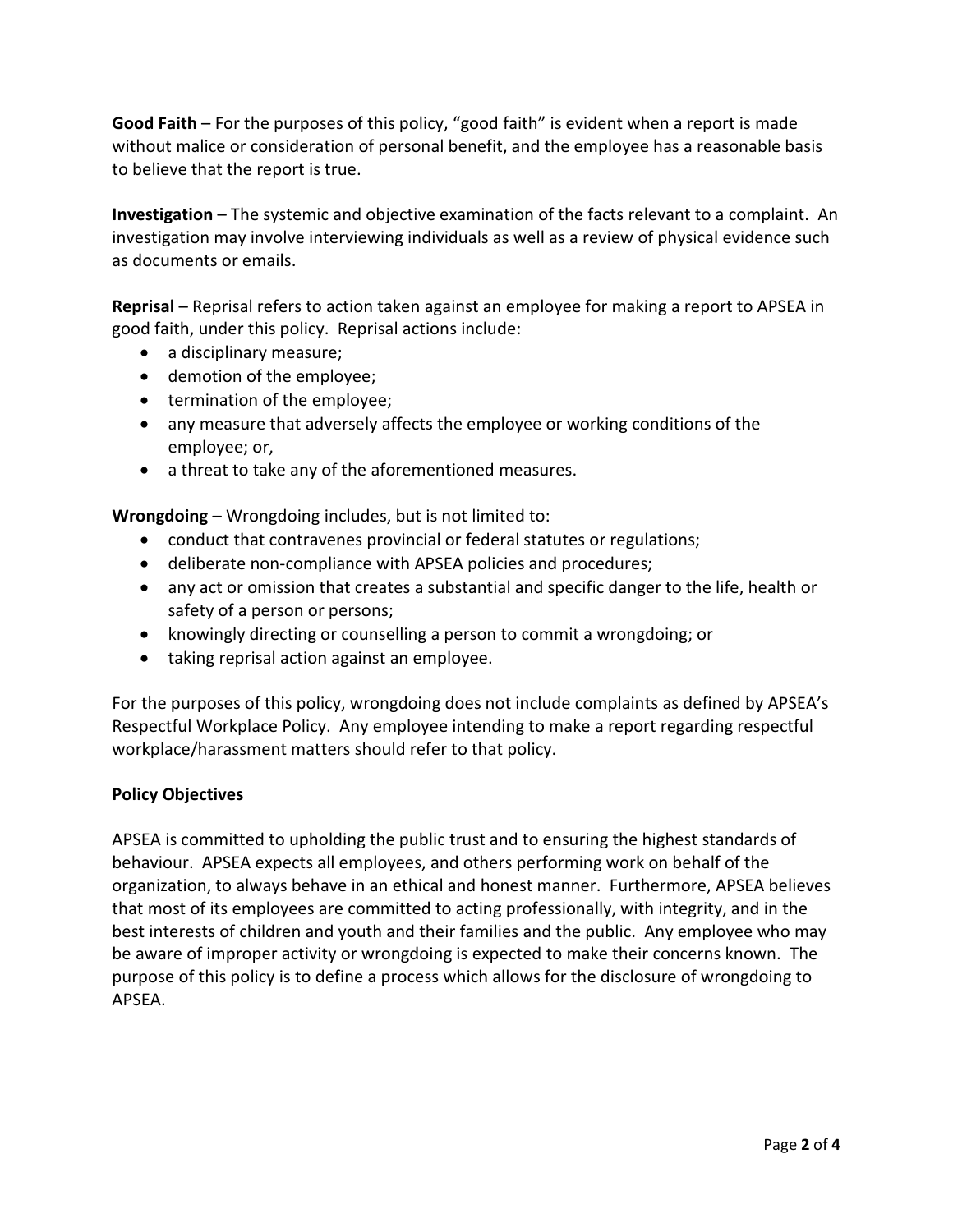# **Application**

This policy applies to APSEA employees, volunteers, Committee members, and any individual in a contractual relationship with APSEA.

#### **Policy Directives**

- 1. APSEA will make every reasonable effort to discourage wrongdoing and will establish and maintain internal controls to ensure, to the fullest extent possible, the prevention and detection of wrongdoing.
- 2. APSEA will not tolerate any misuse or misappropriation of its funds and assets.
- 3. Employees have the right and obligation to come forward if they believe that wrongdoing has taken place or is about to take place.
- 4. Where there are reasonable grounds, APSEA will investigate all incidents of suspected or alleged acts of wrongdoing in an impartial, fair, and timely manner.
- 5. APSEA will make every effort to ensure that confidentiality is maintained at all stages of the investigation for all individuals directly involved in the process unless the issue requires investigation by law enforcement or unless disclosure is required by law.
- 6. An anonymous report of suspected wrongdoing will only be acted upon if the evidence collected during the initial stage indicates the disclosure can be properly investigated.
- 7. All employees are expected to cooperate to the fullest extent possible in any investigation of an alleged wrongdoing.
- 8. When a wrongdoing is confirmed by an investigation, appropriate disciplinary action will be taken, up to and including termination of employment and/or contract.
- 9. In the event of potential criminal misconduct, the matter will be referred to the police.
- 10. Reprisals or threats of reprisals against employees acting in good faith are prohibited and APSEA will make every effort to ensure that such an employee is protected from harassment, retaliation, or adverse employment or contract consequence.
- 11. This policy provides for a disclosure process for APSEA employees. This policy does not affect or replace any other duty to make a report that is required or permitted under legislation, or where there is reason to believe there is imminent or serious danger to a person or persons.